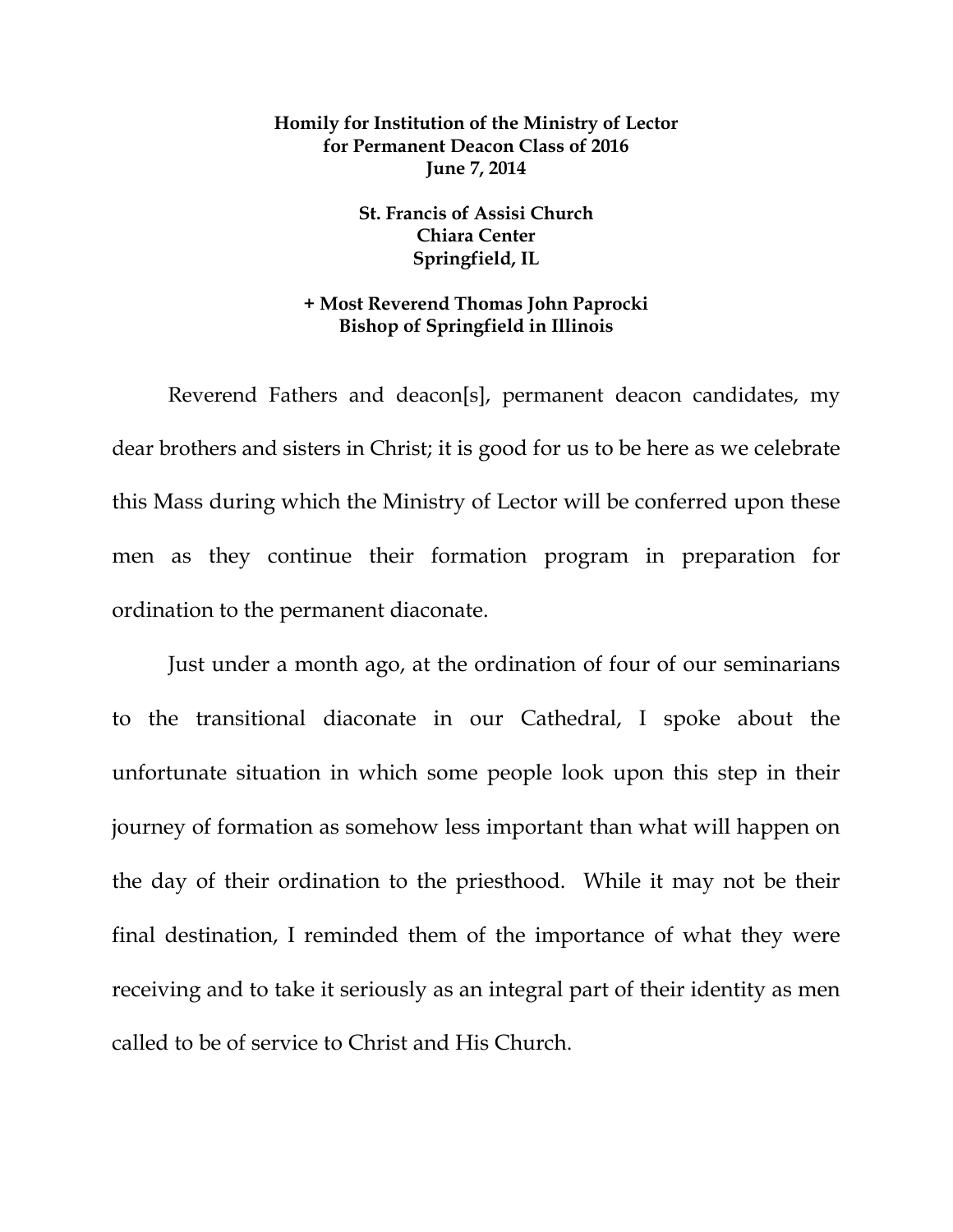A similar dynamic may exist with the steps that precede ordination to the diaconate, one of which we are celebrating today in the Institution of the Ministry of Lector. There can be the temptation to see this ritual as just another hurdle to clear on the path toward the final goal of receiving the Sacrament of Holy Orders. The Church, however, would like for us to be mindful of the significance of this step, along with that of receiving the Ministry of Acolyte, as fundamental and essential parts of the ministry that you are preparing to receive.

Pope Paul VI, in a letter describing the norms for the restored order of the permanent diaconate, explains the importance of these two ministries, helping us to see how they are more than just a box to be checked as you move forward. He writes:

It is especially fitting that the ministries of lector and acolyte should be entrusted to those who, as candidates for the order of diaconate or priesthood, desire to devote themselves to God and to the Church in a special way. For the Church, which "does not cease to take the bread of life from the table of the word of God and the body of Christ and offer it to the faithful,"1 considers it to be very opportune that both by study and by gradual exercise of the ministry of the word

2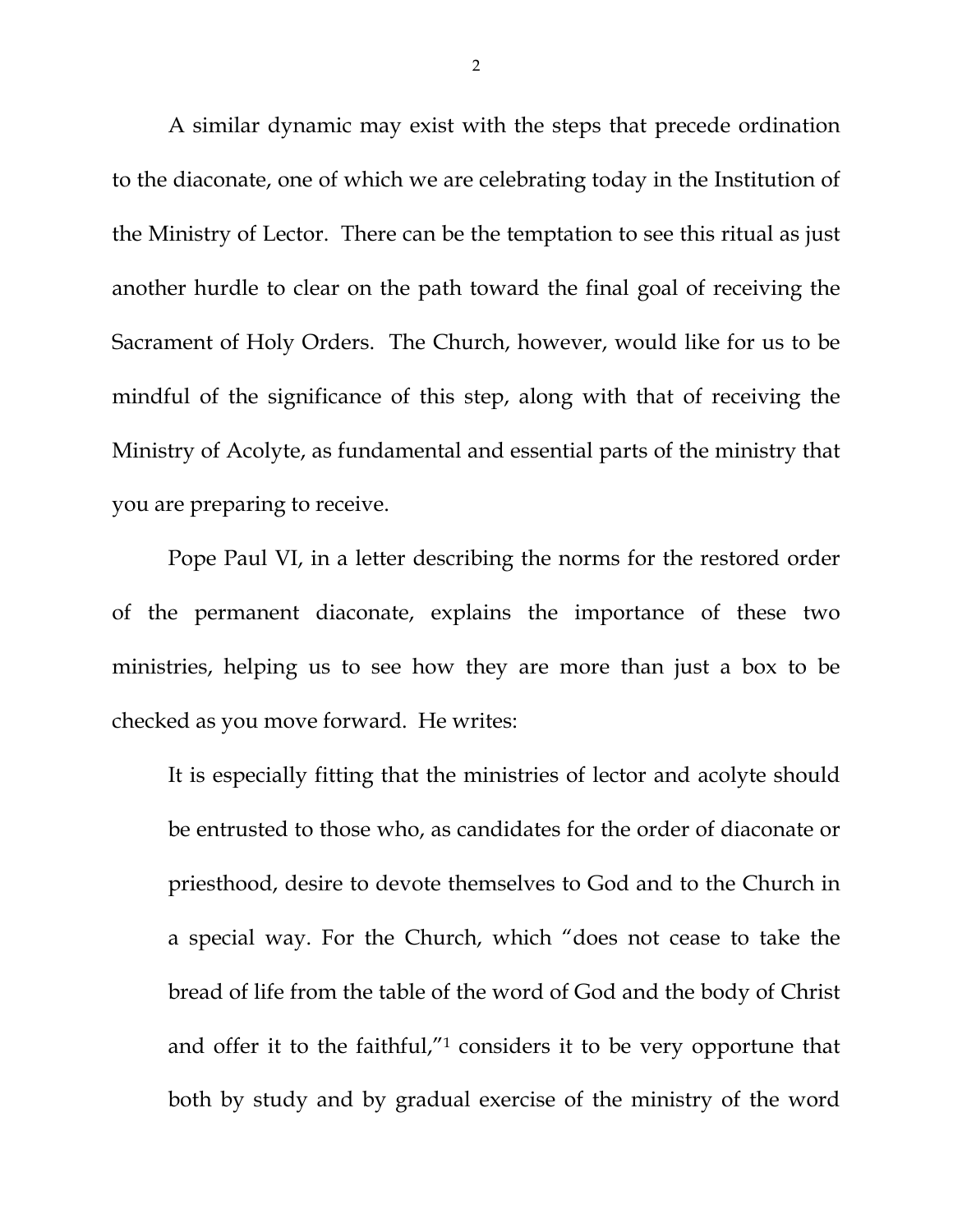and of the altar, candidates for sacred orders should through intimate contact understand and reflect upon the double aspect of the priestly office. Thus it comes about that the authenticity of the ministry shines out with the greatest effectiveness. In this way the candidates accede to sacred orders fully aware of their vocation, fervent in spirit serving the Lord, constant in prayer and aware of the needs of the faithful (cf. Romans 12:11-13).2

The Ministry of Lector, which you, dear candidates, are about to receive, is a privileged opportunity to prepare yourselves well for Holy Orders by already beginning to participate in the Church's mission of preaching the Gospel to the whole world.

You will take part in this mission in various ways, such as proclaiming the Word in the liturgical assembly, instructing people, young and old, in the faith, and spreading the message of salvation to those who have not yet heard it. By doing this, you will be inviting people to come to know Christ, the Word of God, who is the path that leads to eternal salvation. The dedication that you give to these tasks now will provide for rich soil from which your future ministry will bear abundant fruit in the lives of those whom you will serve.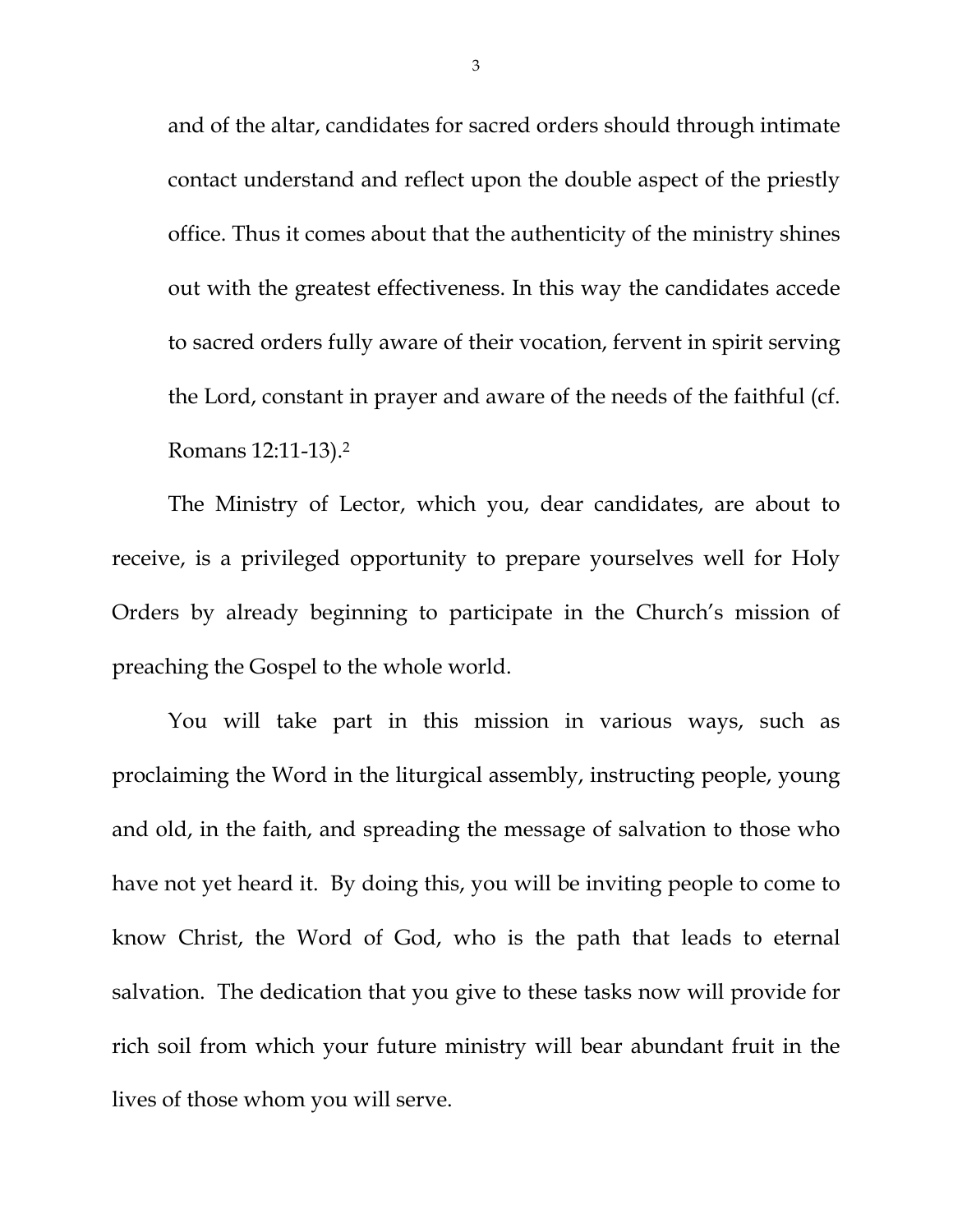To exercise the Ministry of Lector well is more than just acquiring knowledge of the Scriptures and gaining proficiency in proclaiming the Word. Not only are you passing on the Word of God, you must also be attentive in receiving it into your hearts. It is therefore important for you to meditate on the Word constantly, deepening your love for the Sacred Scriptures daily. From that love will flow a more genuine proclamation that is rooted in a life that has been formed by the Word.

In this regard, Cardinal Timothy Dolan, Archbishop of New York, offers a helpful story from his book, *Priests for the Third Millennium,* which highlights the importance of this intimate relationship with the Word to ministry. He recounts an event in which Archbishop Fulton Sheen was at a dinner party along with Richard Burton, a well-known Shakespearean actor. The host of the dinner party invited each of them to recite Psalm 23 for the audience. Cardinal Dolan writes the following about their recitation:

Richard Burton did so with the precision, the cadence, and drama one would expect from a Shakespearean actor, and the guests applauded vigorously; Fulton Sheen then read the psalm with obvious devotion, meaning, and depth, and the guests remained in

4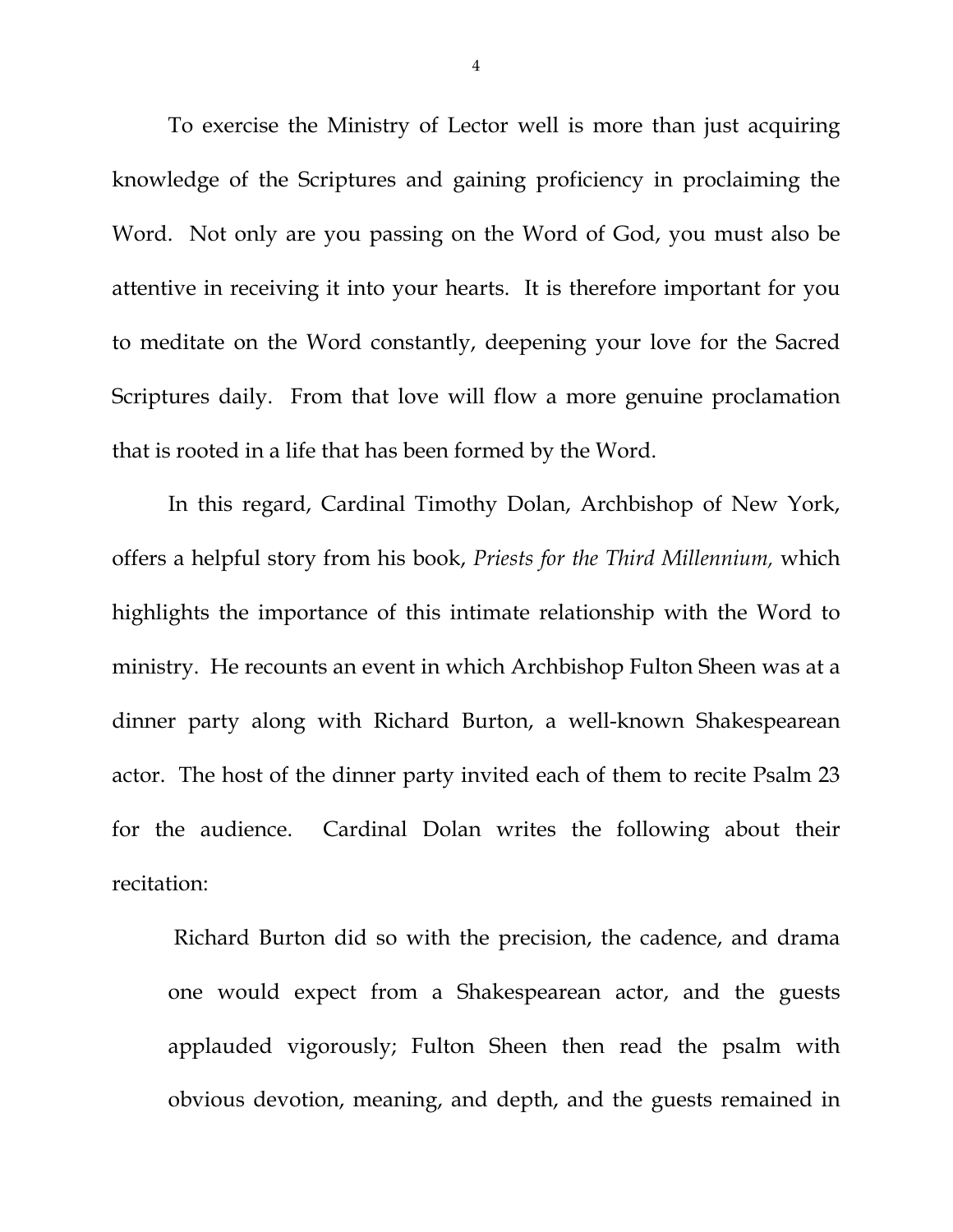reverential silence. The host commented, "The actor knew the psalm, the preacher knew the Shepherd."3

You, too, are invited to not just know the written text of the Word, but to know the person, the Word made flesh, our Lord Jesus Christ.

 It was from this intimate relationship with Christ that St. John was able to write the words we heard in our second reading: "what we have seen and heard we proclaim now to you, so that you too may have fellowship with us; for our fellowship is with the Father and with his Son, Jesus Christ" (1 John 1:3). These words provide a good summary for what the ministry of the Word is directed toward, namely, drawing people into fellowship with God and one another, a fellowship that is personal and not just intellectual.

 As you prepare to receive the Ministry of Lector today, dear candidates, and as we all prepare to receive the Word made flesh in the Eucharist, let us seek to imitate the Blessed Virgin Mary, whose intimacy with the Word resulted in a heart that was ever obedient to His will and open to being an instrument of His love and mercy to those around her. Let us be attentive and obedient to that Word, trusting that He will guide us in our lives and our ministry of sharing Him with the world around us,